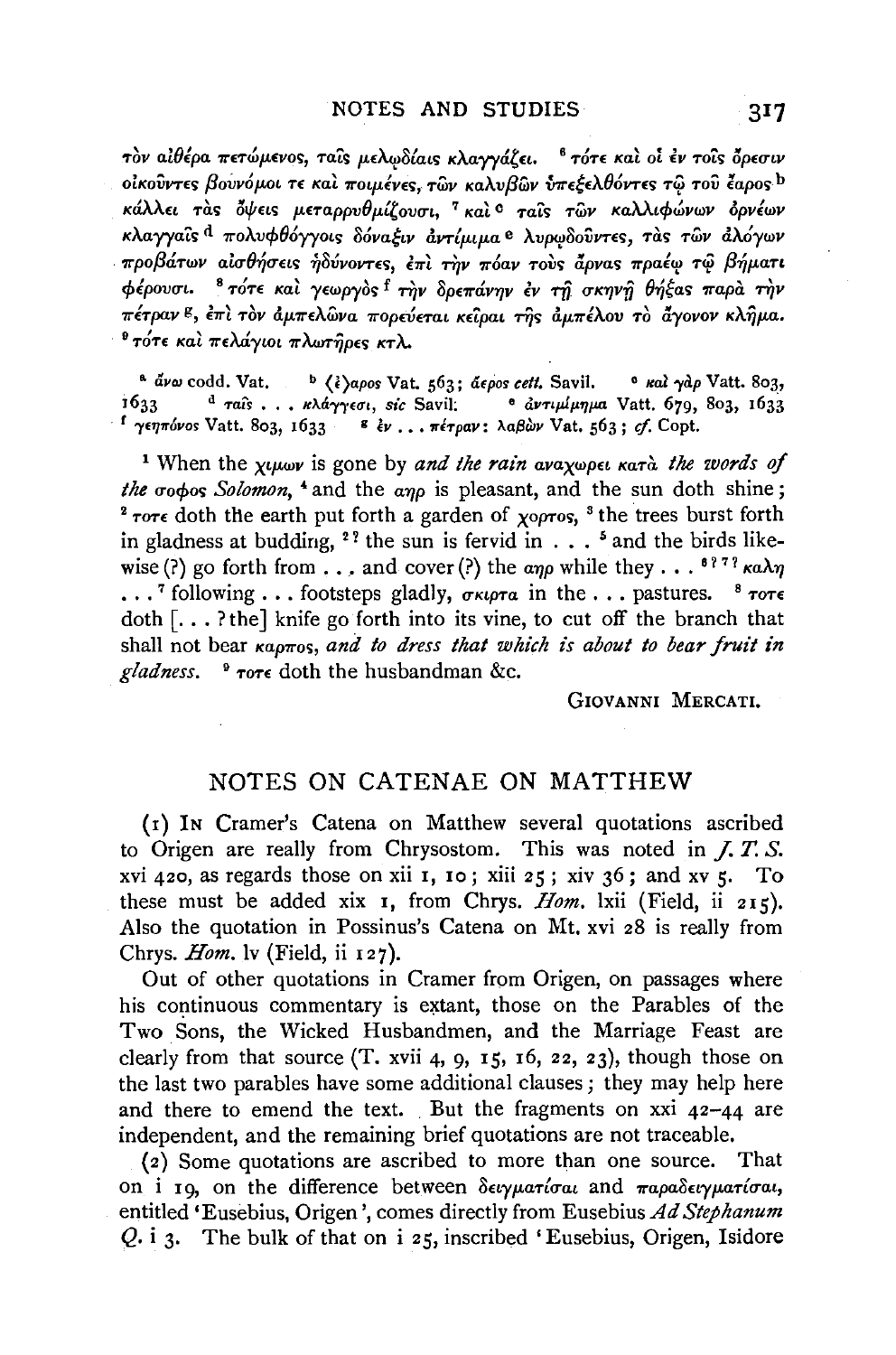## **318** THE JOURNAL OF THEOLOGICAL STUDIES

of Pelusium ', comes from Isidore, Epistles, bk. i 18. A long note on ii 2 entitled 'Eusebius, Origen' agrees in substance with Eusebius *Ad Stephanum* Q. xvi, but the language differs. That on v 33 entitled 'Origen, Cyril' is, in a somewhat longer form, ascribed to Origen in Possinus's Catena. That on xxvii 33 (Place of a Skull, where Adam was buried), entitled ' Cyril, Origen', comes from Origen's Commentary, § 126, where De la Rue gives the Greek fragment in a slightly different form. That on i 25, entitled 'Basil, Chrysostom ', is directly from Chrys. *Hom.* v (Field, i 64).

(3) The bulk of the fragments of Origen in Gallandi *(Bibl. Vet. Pair.*  xiv} are summaries of passages in the Commentary, though they sometimes add extra sentences. (Some of these sentences may be genuine; others echo Chrysostom.) The notes on xiii  $44$ ,  $47$  are from the Commentary, T. x  $_4$ , 11 (see *J. T. S.* xvii 101). A long passage on xviii 5 is independent; that on *v*. 20 is mainly from T. xiv I, but includes a passage from Clement *Strom.* iii 10, and the additional sentence 'For being everywhere as God, He is in the midst of those gathered together through godliness. For the all-surveying and indivisible power of God becomes divisible ( $\mu \epsilon \rho \omega \sigma \tau \eta$ ) to the worthy.' Of the two paragraphs on  $v$ . 21 the first seems independent of the Commentary; its genuineness, however, is confirmed by the substantial agreement of a fragment in Possinus. The second summarizes the Commentary, prefixing a new sentence, which is however suspiciously akin to one in Chrysostom. That on xxi  $33$  is from T. xvii 6, 7, with a new sentence which may come from Theodore, and another which certainly seems to come from Chrysostom.

Some of the fragments belong to passages where the continuous text exists only in the abridged Latin version. That on xxiv  $45$  is from § 61, with the additional sentence 'He means by "prudent" (φρόνιμος) one who is not turned away by the foolish words of heresies ... or is not pierced by sins by reason of the cunning and wiliness of men; one who knows when he ought to reprove or rebuke or exhort or teach, and to whom he ought to give milk to drink and to whom solid food.' Of the two quotations on xxv 1, the first is an obscure summary of part of § 63; the second and longer one seems composite, the earlier part being from the Commentary, with the passage about the equipment  $(\kappa \omega \omega)$  of the senses in a fuller form than in the Latin, and including also some other clauses, e.g. 'The lamps are all-virtuous  $(\pi a \nu a \rho \epsilon \tau)$ action; the oil is the word  $(\lambda \phi$ yos) poured upon him who works good action. They sleep, who are removed from living energy.' The latter part seems quite independent; but the Latin may be greatly abridged just here; it gives two and a half times more space to the parable of the Talents than to that of the Virgins. The Greek, however, reads